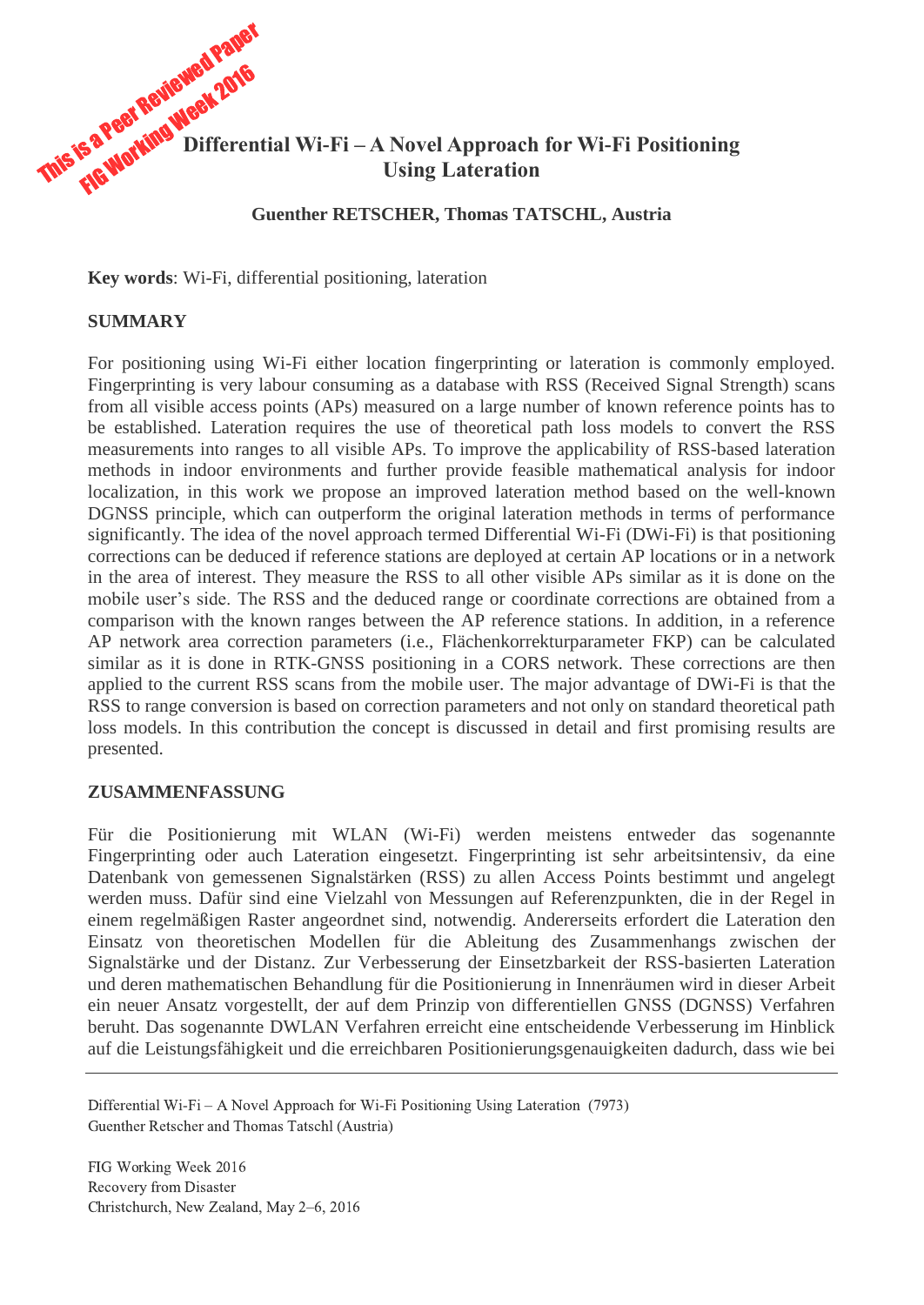DGNSS Strecken- bzw. Koordinatenkorrekturen durch gleichzeitige Signalstärkenmessungen auf Referenzstation und auf dem mobilen Endgerät des Nutzers ausgeführt werden. Aus einem Vergleich der von den RSS-Messungen abgeleiteten Distanzen an den Referenzstationen und den Entfernungen aus Koordinaten können die Korrekturparameter abgeleitet werden. Die Referenzstationen werden entweder bei den Access Points oder in einem Netz von Stationen im Interessensgebiet angeordnet. Im zweiten Fall können dann Flächenkorrekturparameter FKP wie in einem RTK-GNSS Referenzstationsnetz abgeleitet und an die Messungen der Nutzer angebracht werden. Der größte Vorteil von DWLAN ist, dass die bestimmten Entfernungen zwischen der Nutzerposition und den Access Points nicht nur alleine von theoretischen Modellen abhängen sondern durch die Anbringung von Korrekturparametern abgeleitet werden. In diesem Artikel wird das Verfahren vorgestellt und erste vielversprechende Ergebnisse gezeigt.

Differential Wi-Fi – A Novel Approach for Wi-Fi Positioning Using Lateration (7973) Guenther Retscher and Thomas Tatschl (Austria)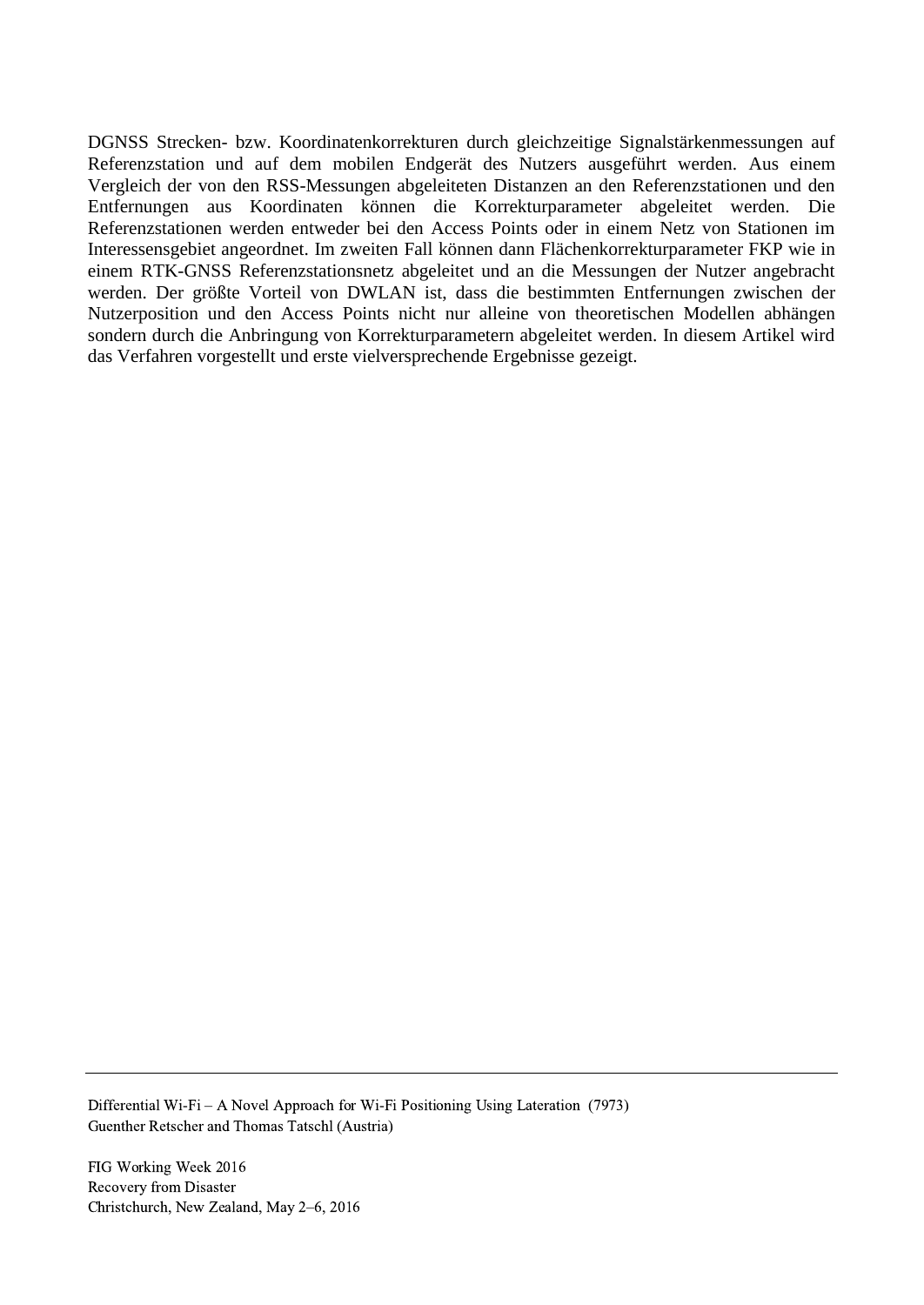# **Differential Wi-Fi – A Novel Approach for Wi-Fi Positioning Using Lateration**

# **Guenther RETSCHER, Thomas TATSCHL, Austria**

#### **1. INTRODUCTION**

For indoor localization the use of 'signals-of-opportunity' has become increasingly popular. These refer to those radio frequency (RF) signals that are originally not intended for positioning but are freely available all the time. Examples of signals-of-opportunity are Wireless Fidelity (Wi-Fi; a.k.a. WLAN), Bluetooth, RFID, digital television, FM radio, and mobile telephony (Chen, 2012; Li and Rizos, 2014). Thus, the widespread deployment of wireless technologies in urban and indoor environments, in particular Wi-Fi, are resulting in a variety of location-based services, such as personal tracking and inventory control. Using the received signal strength RSS is an attractive approach to perform localization since it can reuse the existing wireless infrastructure (Yang and Chen, 2009). Hence, the use of signals-of-opportunity has the advantage that existing wireless network infrastructure can be used to determine a user location without deploying any localizationspecific hardware in the environment. This results in tremendous cost savings. In this paper the focus is led on localization using Wi-Fi.

The paper is organized as follows: In section 2 the principles of Wi-Fi positioning are reviewed followed by a discussion of lateration techniques which use the measured RSS for distance conversion (section 3). In section 4 the novel differential Wi-Fi (DWi-Fi) concept is introduced. Experimental tests described in section 5 prove the applicability of this approach. Finally some concluding remarks and outlook on future work are given.

#### **2. PRINCIPLES OF Wi-Fi POSITIONING**

Wi-Fi is originally a technology for short-range wireless data communication and is typically deployed as an ad-hoc network in a hot-spot fashion in the areas where a wireless Internet access is needed. IEEE 802.11 is currently the most utilized Wi-Fi technology. Wireless networks are built by attaching a device called access point (AP) to the edge of a wired network. In the infrastructure topology APs are the central control point which forward traffic between terminals of the same cell and bridges traffic to wired LAN. Clients communicate with the AP using a wireless network adapter that is similar to a traditional Ethernet adapter. The modulation is Complementary Code Keying (CCK) that is based on the original Direct Sequence Spread Spectrum (DSSS) modulation of the 802.11 physical layer. The high rate radio is backward compatible with the DSSS radio. It operates in a portion of the ISM (Industrial, Scientific and Medical) band from 2.400 to 2.495 GHz which is attractive because it is license-free and available almost globally. IEEE 802.11 defines the maximum of 100 mW transmission power in Europe. This results into cell sizes of tens of meters indoors and over a hundred meters outdoors. Beacon frames are transmitted in IEEE 802.11 Wi-Fi for network identification, broadcasting network capabilities, synchronization and for other control and management purposes. In the infrastructure topology APs transmit beacons periodically

Differential Wi-Fi – A Novel Approach for Wi-Fi Positioning Using Lateration (7973) Guenther Retscher and Thomas Tatschl (Austria)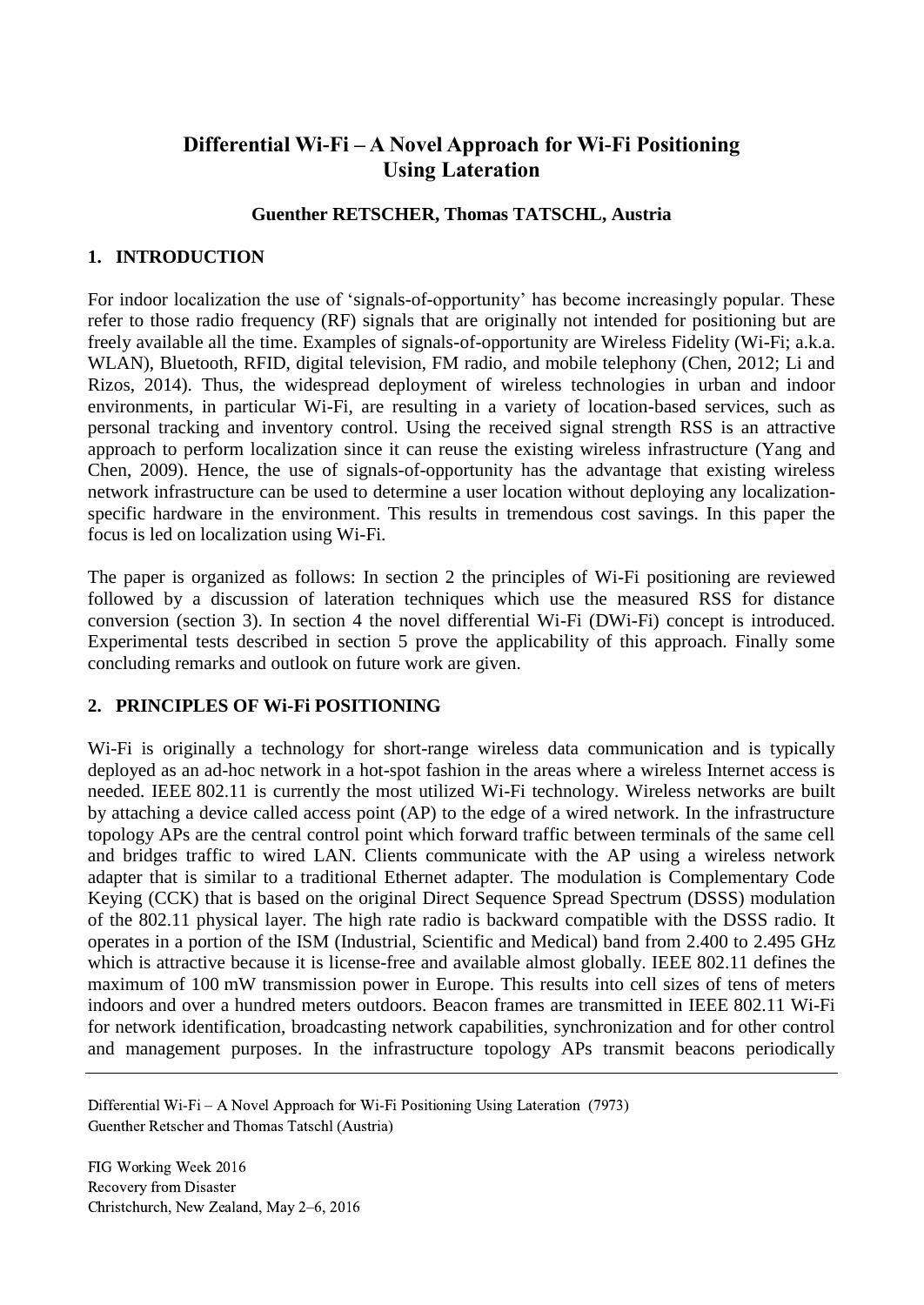according to the beacon interval parameter. A synchronization function is defined that keeps timers of all terminals synchronized to the AP clock by using the timestamp information of the beacon frames. The IEEE 802.11 MAC (Media Access Control) protocol utilizes carrier sensing based contention. The carrier sensing is based on energy detection or signal quality. The standard specifies the RSS that measures RF energy by the radio. RSS of up to 8 bits (256 levels) are supported, but the absolute accuracy is not specified (Kotanen *et al*., 2003). The transmission power is the major factor that has direct influence on the effective range. Hence, the RSSs and MAC addresses of the APs are location-dependent information that can be adopted for positioning purpose. An observable associated with a MAC address of an AP consist of the following information: (1) the unique MAC address of the RF transmitter, (2) the location of the RF transmitter, and (3) the effective range of the signal, or the size of the signal coverage area of the RF transmitter (Chen *et al*., 2012).

Theoretically, the measurement of the Time-of-Arrival (ToA) of the Wi-Fi signals would result in the best performance for localization. As in GNSS positioning, this requires, however, synchronization of the transmitter and receiver clock. The timer resolution is too inaccurate for range measurement with ToA as it is 1 µs which then results into 300 m error in distance estimate. Thus, ToA is not an existing observable in the standard Wi-Fi technology. Additional hardware and software would be necessary in order to facilitate those observations (Llombart *et al*., 2008). Hence, the localization technique used for positioning with wireless APs is based on measuring the intensity of the received signal (RSS) where as a basis for positioning the relationship is used that the power of the received RF signal is a function of the distance between the user and the APs (Chang *et al*., 2010).

The RSS can be easily accessed via the Application Programming Interface (API) in a standard Wi-Fi device. A mobile device, such as a smartphone or tablet, can obtain the RSS observables via a passive scanning because the APs emit periodically beacon frames which include the RSS information of the corresponding AP (Chen *et al*., 2012). Hence, there is no need to establish a data communication with the wireless network but only the RSS to the surrounding 'visible' APs are measured on the mobile device. The most commonly employed Wi-Fi positioning method is location fingerprinting which involves a training and a positioning phase. During the training phase, a receiver periodically scans its environment to discover networks and record the RSS of APs. For that purpose the RSS scans are measured on known reference points (RPs) distributed throughout the area of interest. Then the RSS measurements define a so-called fingerprint on that particular RP. Once the training phase is completed the data is processed to build a radio-map and stored in a fingerprinting database. During the positioning phase, the RSS of APs at the receiver location is recorded in real-time and then the position of the receiver is determined through comparison of the readings from APs with the data stored in the radio-map (Chang *et al*., 2010). In the fingerprinting database each AP is represented by its RSS and MAC address. For the establishment of such a database the RPs are usually distributed in a regular grid throughout the area of interest. To achieve acceptable results for localization determination with positioning accuracies on the few meter level or at least to locate the user in the correct room in a building the grid has to be rather dense (Retscher and Hofer, 2015). This is the main disadvantage of location fingerprinting as it is very labour consuming to establish this database. Furthermore, fingerprinting or other probabilistic

Differential Wi-Fi – A Novel Approach for Wi-Fi Positioning Using Lateration (7973) Guenther Retscher and Thomas Tatschl (Austria)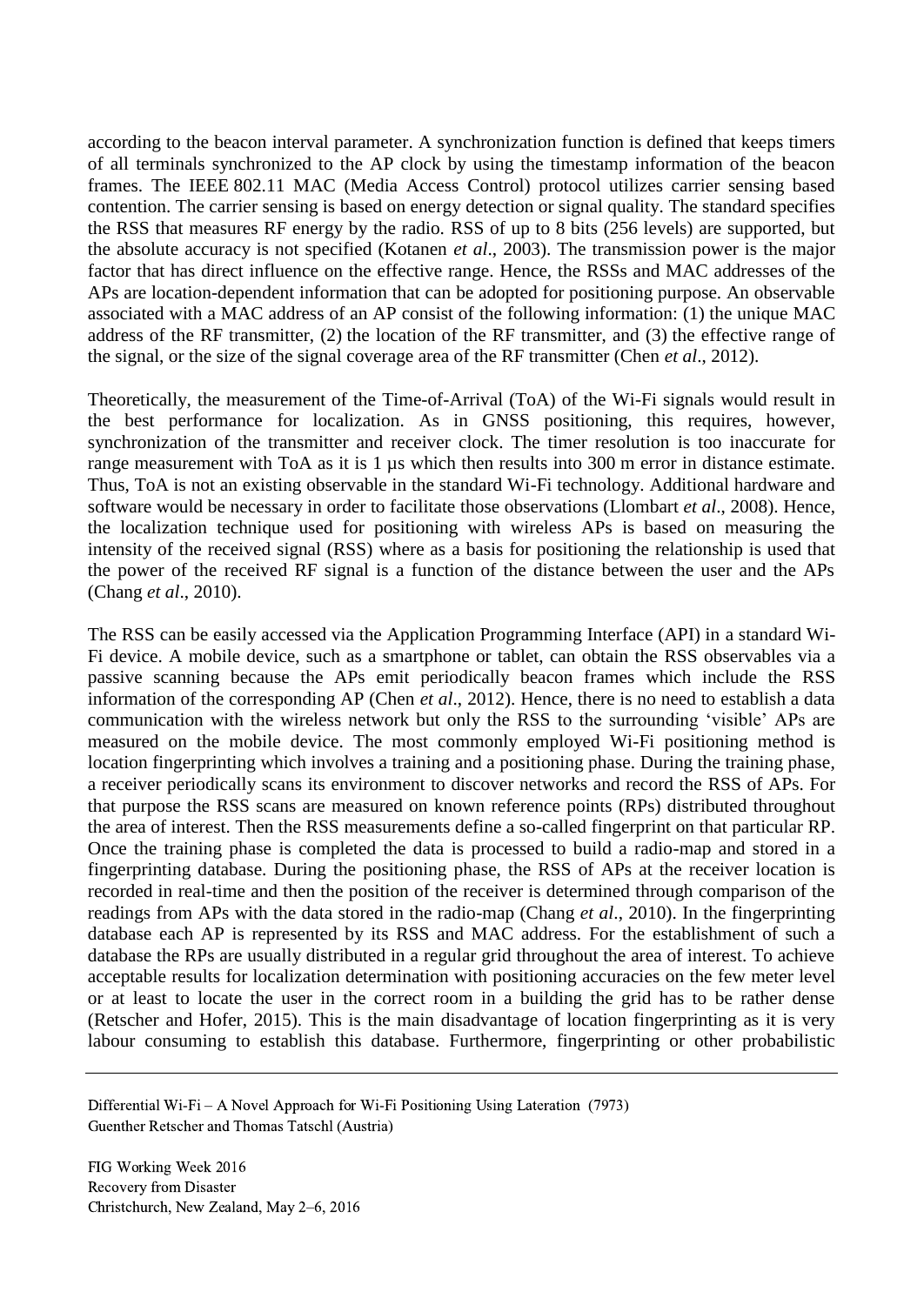approaches (Bahl and Padmanabhan, 2000) are heuristic-based and do not have closed-form solutions, and thus are hard for mathematical analysis. Another problem of fingerprinting is the fact that the RSS observations in both phases cannot be performed at the same time. This results in relatively low positioning accuracies caused by high spatial and temporal variations of the RSS. Significant effects, for instance, can be seen if the environment changes after the training phase or a different current number of people is present in the area of interest. Thus, a novel approach is developed in which RSS observations for obtaining corrections are performed at the same time epoch as the current positioning measurements. This new approach is based on lateration. Localization using lateration has also the advantage that it is a closed-form solution for convenient mathematical analysis (Chang *et al*., 2010). Hence, in this study the use of lateration in Wi-Fi positioning is investigated which is briefly discussed in the following section and then the novel approach is introduced in section 4.

# **3. LATERATION MODELS**

Lateration is a conventional algorithm used in surveying, as well as in the RSS-based techniques. It is a common method for deriving location of wireless devices. The positioning method is based on the distance or distance-related observables. Location of a mobile device can then be found on intersection of three (or more) spherical surfaces. The centers of the spheres are the known AP positions and their radii are the distance between the corresponding AP and the mobile device obtained from RSS observations. If more APs are accessible, then redundant observables are available to locate the wireless device based on least squares methods. A propagation model estimates the relation between the RSS and distance. Theoretically, the power of the RF signals decreases when it propagates into space and therefore the RSS decreases with the transmitted energy (Feuerstein *et al*., 1994; Rappaport, 1996; Ranvier, 2004). Hence, the nature of the RSS varies with the changes of distance between transmitters and receivers. In the following, models for RSS to distance conversion and the limitations and resulting challenges are discussed.

# **3.1 Models for RSS and distance relationship**

A number of models, termed path loss models, have been developed to establish the relationship between the RSS and propagating distances. Thereby path loss is defined as the dB reduction in power from the transmitter to the receiver location, where the received power is spatially averaged around the location. Specifically, it is averaged over an area whose radius is several wavelengths, with the wavelength being that at the center frequency of the transmission. When the assumptions of the model can be accepted, the distances between the transmitters and the receiver can be calculated easily according to the RSS by inverting the model (Ghassemzadeh *et al*., 2003). As mentioned above, in general, the power of the RF signals decreases when it propagates into space (Rappaport, 1996). The trend of this process can be mathematically modelled. The RSS values are converted to distance estimates by using a radio wave propagation model. One of the simplest models, which describe the decreasing trend without the effects from reflections and obstructions, is presented as the log-distance path loss model. The measured RSS readings and distances are then

Differential Wi-Fi – A Novel Approach for Wi-Fi Positioning Using Lateration (7973) Guenther Retscher and Thomas Tatschl (Austria)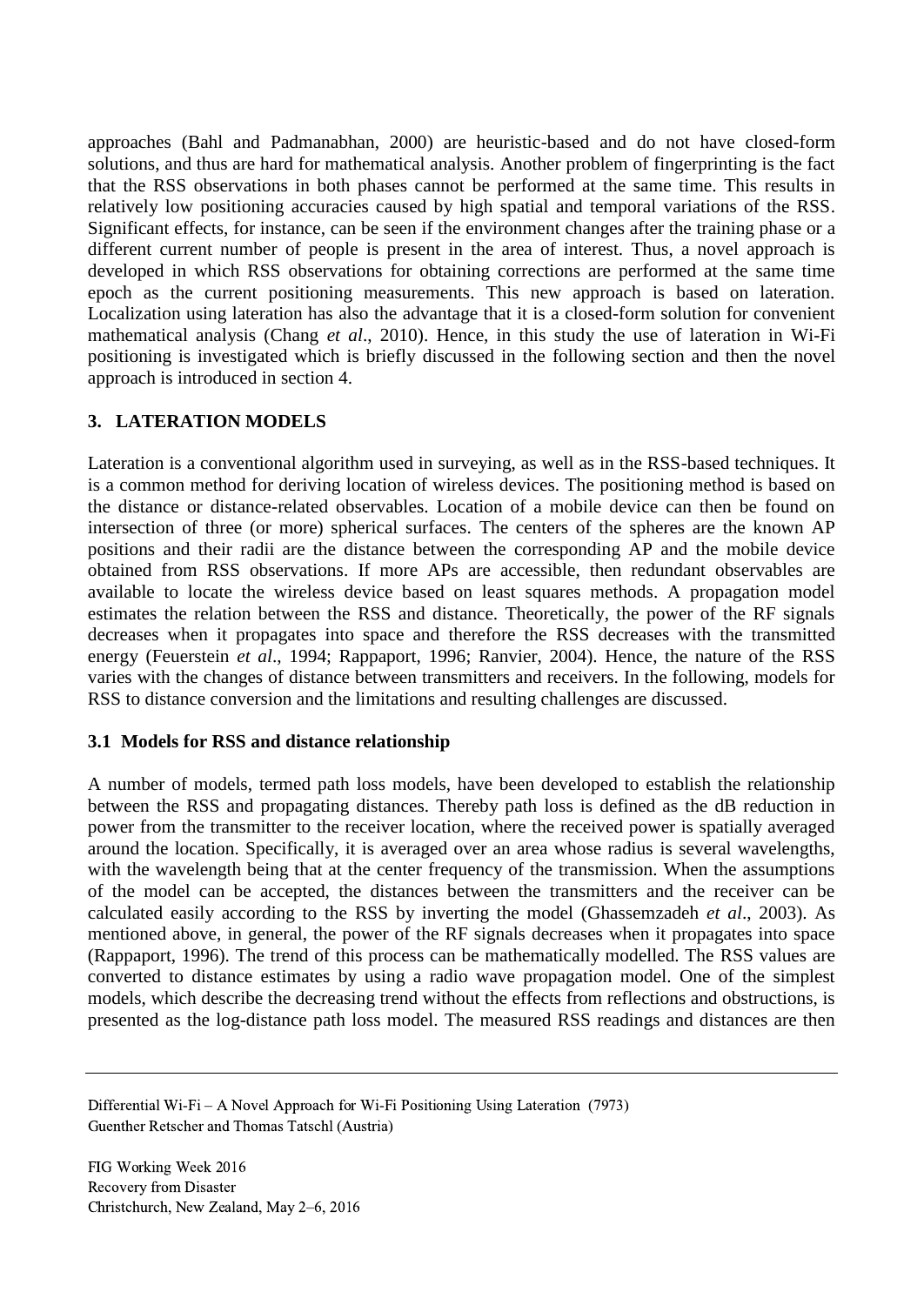used to fit the signal propagation model and the signal-to-distance relationship is derived from equation (1):

$$
PL(d) = PL(d_0) + 10 \cdot \gamma \cdot \log\left(\frac{d}{d_0}\right), \quad d \ge d_0 \ge d_f
$$
 (1)

where *d* is the distance between the transmitter and the receiver,  $PL(d)$  the path loss at *d* in [dB],  $d_0$ the reference distance, *d<sup>f</sup>* the Fraunhofer distance which defines the boundary of the region and *γ* the path loss exponent which describes the slope of the average increase in path loss with dB-distance (Retscher *et al*., 2012).

By additional consideration of the shadow fading *S*, a more general path loss formula that incorporates reflection, diffraction and scattering for both line-of-sight (LOS) and non-line-of-sight (NLOS) paths can be stated. It has the form:

$$
PL(d) = PL(d_0) + 10 \cdot \gamma \cdot \log\left(\frac{d}{d_0}\right) + S \tag{2}
$$

The spatial variation *S* denotes a zero-mean Gaussian random variable with standard deviation *σ*. It can thus be written as  $S = y \cdot \sigma$ , where *y* is a zero-mean, unit-variance Gaussian random variable. The spatial variation of *S* is usually referred to as shadowing, and it captures the path loss deviation from its median value (Ghassemzadeh *et al*., 2003).

An alternative method is to use regression models based on the previous measured RSS to establish the relationship between distance and RSS. This method considers the effects of the environment on RSS using statistical methods which apparently increases the accuracy of modeling the RSS trend in the specific areas where the RSS data were collected for the regression. By solving the distances, the mobile user's position can be calculated according to the APs coordinates and the measurements of ranges between the APs and the mobile users. If redundant observations are present a least squares adjustment can be applied to derive the users' positions. The measurement model is given<br>by:<br> $d_i = \sqrt{(p_{x,i} - p_{x,0})^2 + (p_{y,i} - p_{y,0})^2 + (p_{z,i} - p_{z,0})^2} + \varepsilon_i, i = 1,...,n, \varepsilon_i \sim N(0, R_i)$  (3) by:

$$
d_i = \sqrt{(p_{x,i} - p_{x,0})^2 + (p_{y,i} - p_{y,0})^2 + (p_{z,i} - p_{z,0})^2} + \varepsilon_i, i = 1,...,n, \varepsilon_i \sim N(0, R_i)
$$
(3)

where  $p_0$  is the 3-D position of the mobile user,  $p_i$  are the locations of the *i* transmitters with known positions,  $d_i$  are the estimated distances calculated by ranging models,  $R_i$  is the covariance matrix of the measurements and  $\varepsilon_i$  is the associated measurement noise with zero-mean normal distribution (Retscher *et al*., 2012).

Figure 1 shows comparisons of RSS measurements in both outdoor and indoor environments. They indicate that the path loss pattern in the outdoor environment is close to the log-distance pattern and

Differential Wi-Fi – A Novel Approach for Wi-Fi Positioning Using Lateration (7973) Guenther Retscher and Thomas Tatschl (Austria)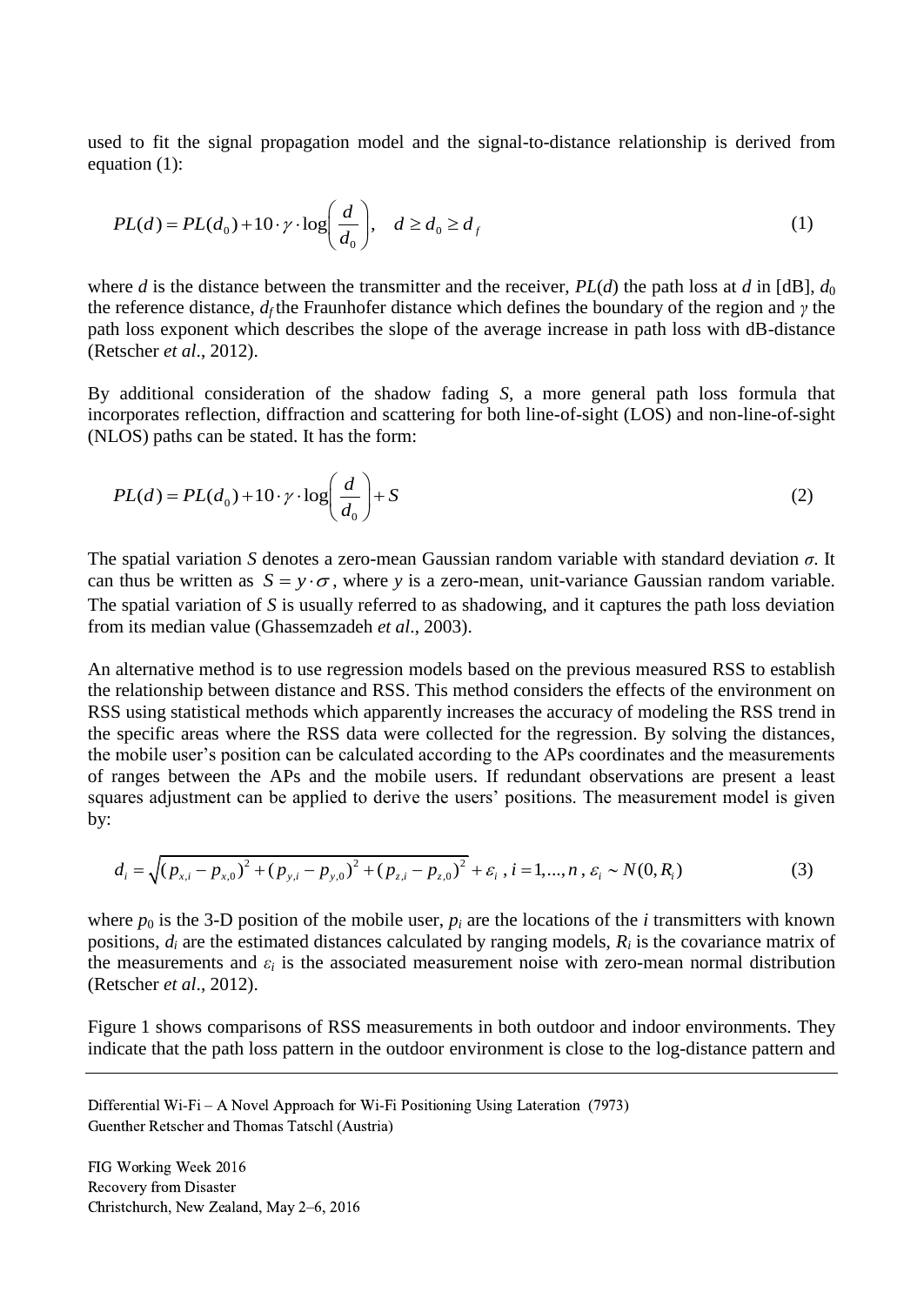in the indoor environment along a corridor it shows a linear pattern. This is mainly due to the differences in the environments. In the indoor environment, the walls, ceilings and floors can form a structure, called waveguide. This structure forces the RF signals to propagate in particular directions (e.g. the two directions along an indoor corridor) and, consequently, changes the path loss patterns of the signal propagation and increases the errors in distance estimation using RSS.



Figure 1: Examples of a log-distance path loss pattern outdoors (left) and a linear pattern indoors along a corridor (right)

Yang and Chen (2009) found in their experiments that regression-based methods can significantly improve the localization accuracy of original lateration methods. Apart from linear regression models different degrees of polynomial fitting may also be used. Additionally, they found that second, third and forth degrees of polynomial regression achieve similar results indicating that they have similar localisation performance on both LOS and NLOS. Theoretically, the higher degrees of polynomial can obtain better curve fitting of the RSS observations, but often suffer from overfitting. Thus, high-degree polynomial regression may not result in better results in the RSS to range conversion. Moreover, compared to lower degree, the higher degree of polynomial regression involves more computational overhead.

# **3.2 Limitations and challenges for RSS to distance conversion**

Wireless communication channels in indoor environments are generally noisy making the RSS a complex function of distance and environmental factors. The fluctuation of RSS reduces the accuracy of the location estimation considerably. For indoors, many factors such as NLOS propagation, multipath fading, absorption, signal obstruction, air temperature, interference from other wireless devices and presence of people in the area of interest make the modeling of the radio signal propagation much more complicated. Therefore the distances derived from RSS may contain large errors that will degrade the positioning accuracy. Furthermore, the contour lines of RSS of a single omni-directional atenna, however, are rarely forming the ideal circular pattern. This

Differential Wi-Fi – A Novel Approach for Wi-Fi Positioning Using Lateration (7973) Guenther Retscher and Thomas Tatschl (Austria)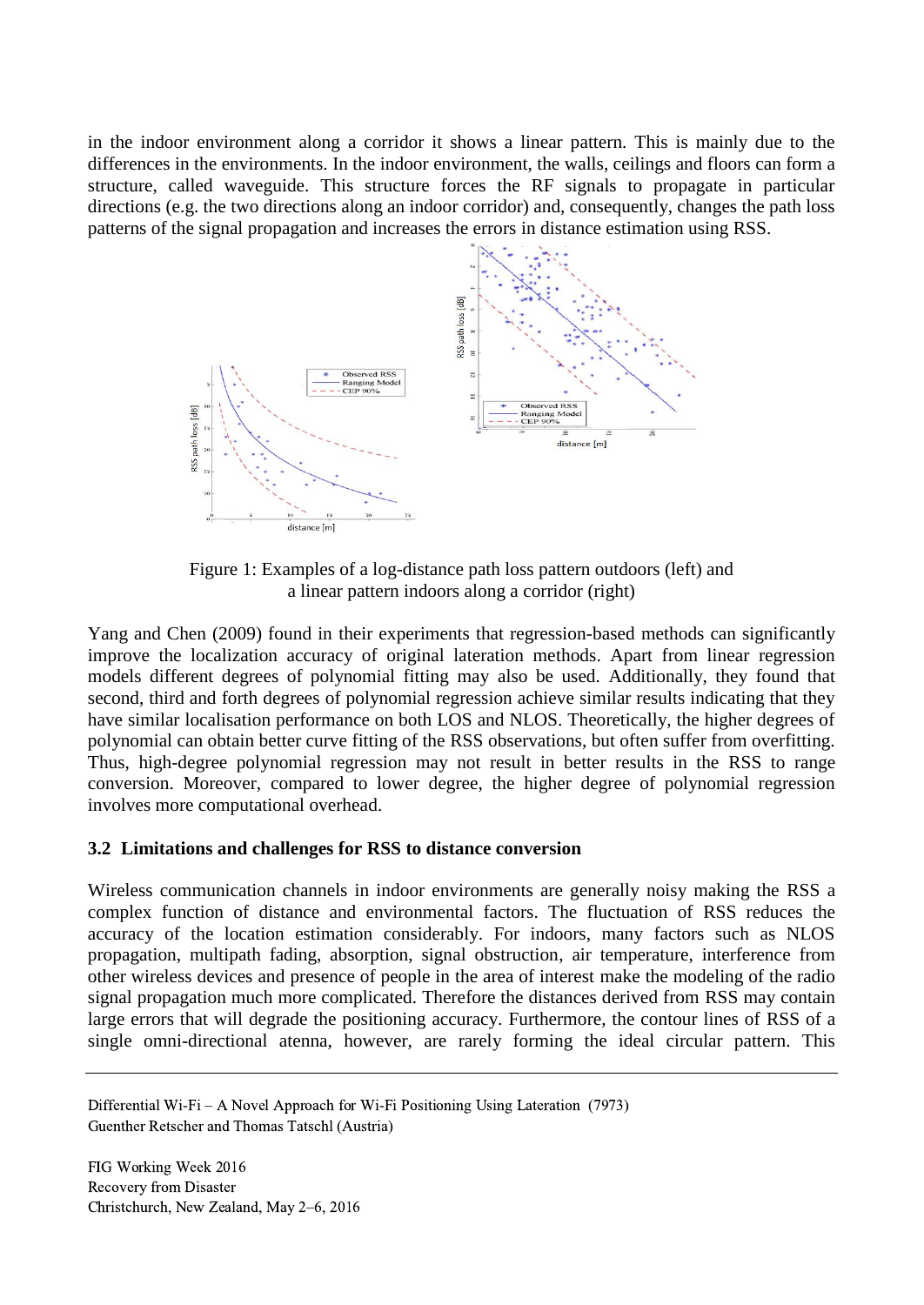directionality also causes errors in distance converted (Chen *et al*., 2012). Multipath caused by reflections of the RF signals makes the received signals a combination of signals from both direct and indirect paths. The combination of the signals leads to an unpredictable variation of RSS in space since the paths are site-specific.

A common challenge for all RSS based positioning modes is the large temporal and spatial variations of the radio channel, especially indoors, where NLOS propagation and attenuation caused by walls, other structures, and even people cause significant fluctuations of the RSS measurements (Chen *et al*., 2012). Signals of APs may be blocked or the RSS is lowered due to the body of the person to be localized. From the tests of Hu (2013) could be seen that typically Wi-Fi signals are affected when people are located physically between the APs and the mobile device. The main reason for this is that 2.4 GHz signals can be greatly attenuated by water and the human body consist of about 70% water.

Hence, lateration algorithms are highly dependent on the accuracy of distance measurements, but accuracy degrades significantly due to the inherent detrimental effects of the Wi-Fi indoor positioning technique. The limitation is that most of the theoretical models are subject to free space propagation or signal propagation in a simple environment. LOS and NLOS scenarios represent different signal propagation environment in indoors. Thus, under different scenarios, the propagation parameters are different, such as the path loss exponent γ and the shadow fading *S* in equation (2). In tremendously complex environments it is difficult to deal with through the assumptions or conditions listed in the physical or theoretical models. For example, in an office building, metal window frames and pipes passing through rooms can be reflectors of RF signals. Cabinets, timber walls and people can cause up to 10 dB extra path loss when the signals penetrate through them. These detrimental effects will degrade the accuracy of the distance estimated using the inversed path loss models. Some typical values of the path loss exponent  $\gamma$  are presented in the literature (see e.g., Rappaport, 1996). In free space, γ equals 2, which aligns the log-distance path loss model well with the free space propagation model. In lossy environments, such as outdoor and indoor NLOS areas, γ increases and its normal range is between 2 and 6. In the indoor LOS area, especially in corridors, this value can fall to less than 2. As seen from Figure 1 on the right this is caused by surrounding structures (waveguides) forcing the RF to propagate along the directions of the structures instead of propagating uniformly into the space (Retscher *et al*., 2012). Thus, the parameters of the path loss models are often defined experimentally (see e.g. Kotanen *et al*., 2003). To overcome the drawbacks and limitations for RSS to distance conversion an approach based on the well known DGNSS principle is developed. We term this novel technique DWi-Fi. In the following section this concept is introduced and discussed.

# **4. PRINCIPLE OF DIFFERENTIAL Wi-Fi POSITIONING**

As conventional RSS-based lateration methods cannot achieve comparable performance in terms of location accuracy to other RSS-based algorithms such as location fingerprinting a novel approach termed differential Wi-Fi (DWi-Fi) is developed. The idea of this approach is based on the wellknown differential GNSS (DGNSS) operation principle used in satellite positioning. To minimise

Differential Wi-Fi – A Novel Approach for Wi-Fi Positioning Using Lateration (7973) Guenther Retscher and Thomas Tatschl (Austria)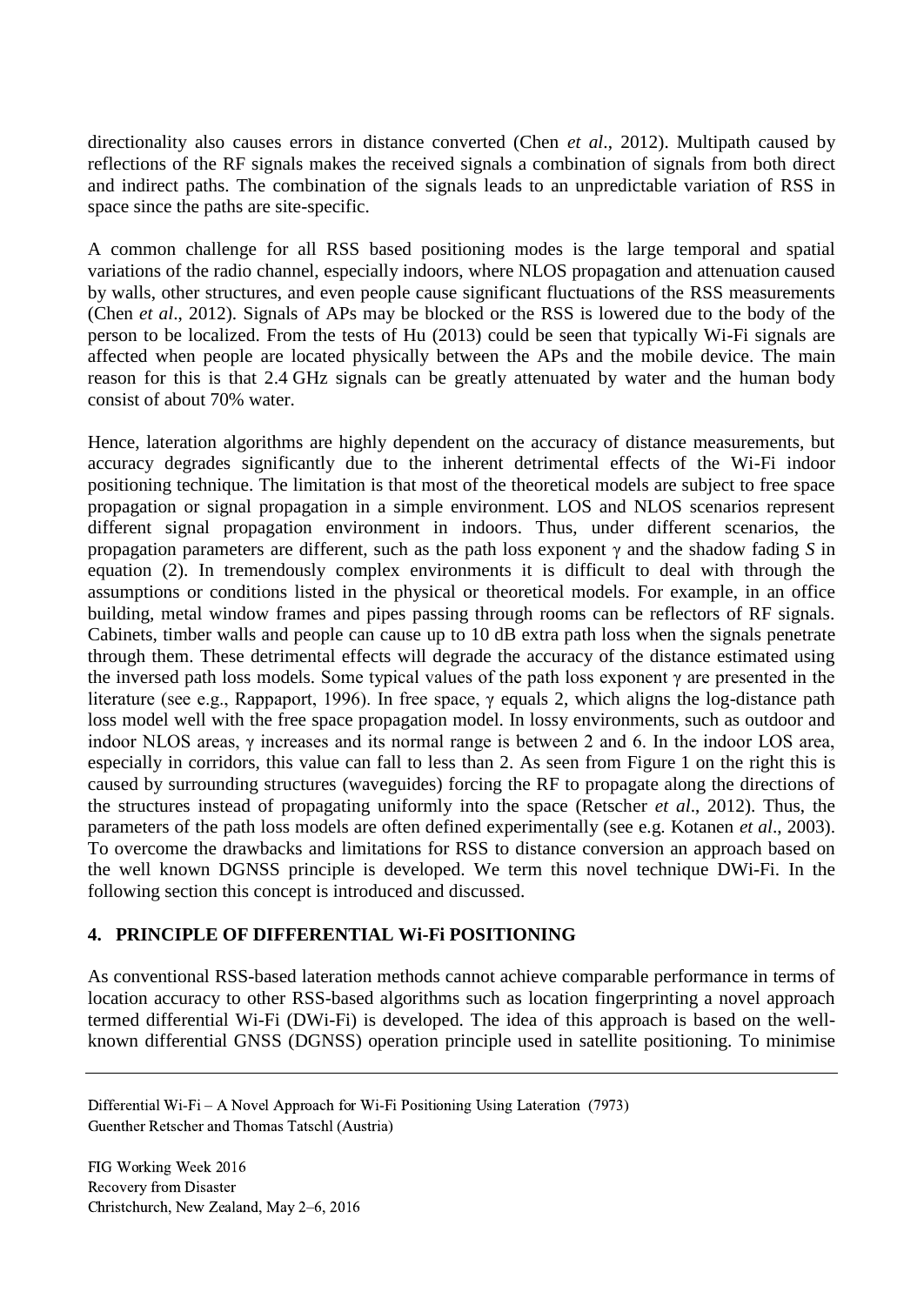the inherent detrimental effects in Wi-Fi lateration, the RSS to distance relationship can be improved if range corrections are applied to the deducted ranges to the APs. They can be deduced if reference stations are deployed at certain AP locations or in the area of interest. Such a reference station measures the RSS to all other visible APs similar as it is done on the mobile user's side. The RSS and the deduced differential corrections are obtained from a comparison with the known ranges between the AP reference stations.

Figure 2 shows two different approaches for DWi-Fi. In the first case reference stations are deployed at certain Wi-Fi APs, i.e., at one AP as shown in Figure 2 on the left. This reference station measures continuously the RSS to all other visible APs *n*-1. These measurements are used to derive range or coordinate corrections. At the mobile user these corrections are applied to the current RSS observations of the corresponding AP for improvement of the localization. In the second case shown in Figure 2 on the right, a network of several reference stations is deployed. As an example three reference stations RS 1 to 3 are deployed at known locations as illustrated in the Figure. Then it is possible to derive area correction parameters (i.e., so-called Flächenkorrekturparameter FKP) in the reference AP network similar as it is done in RTK-GNSS positioning in a continuous operating reference station (CORS) network. The FKP are then applied to the current RSS scans from the mobile user. Depending on the environment a log-distance or linear regression model can be applied for the RSS to distance conversion (compare Figure 1).



Figure 2: Two DWi-Fi approaches

A low-cost solution for these concepts is realized in using Raspberry Pi's for the reference stations. A Raspberry Pi is a low cost, credit-card sized computer which is operating similar to any other PC. Using an USB Wi-Fi adapter plugged into the Raspberry Pi RSS measurements can be performed similar as it can be done at the mobile client. A mobile App has been developed capable to scan the RSS to all visible APs. For identification of a particular AP the MAC address is used. Additionally the accelerometer and compass readings from the smartphone motion sensors are recorded with the App. Due to step counts using the accelerometers and heading measurement with the gyros and compass the trajectory of the user can be continuously obtained using dead reckoning (DR).

Differential Wi-Fi – A Novel Approach for Wi-Fi Positioning Using Lateration (7973) Guenther Retscher and Thomas Tatschl (Austria)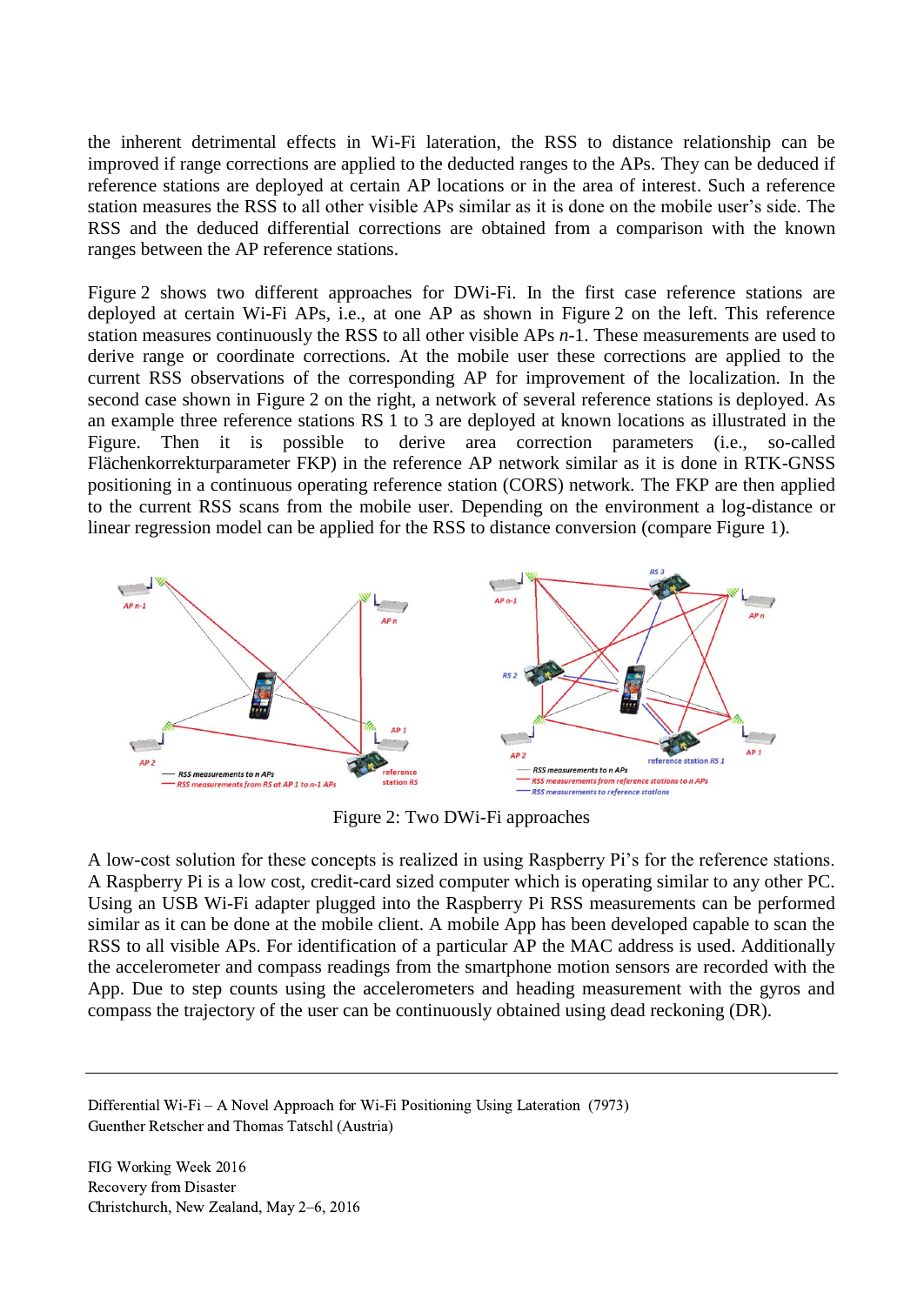As pointed out above, the major advantage of DWi-Fi is that the RSS to range conversion is based on range or coordinate correction parameters in the first approach and FKP in the second and not only on standard theoretical path loss models. Thus, the positioning performance is significantly improved compared to conventional approaches. First test results are presented in the following section.

#### **5. EXPERIMENTAL RESULTS**

The DWi-Fi approach is tested for the first time in a multi-storey office building of the Vienna University of Technology (TU Wien), Austria. Figure 3 shows the test site on the ground floor of the building. In the selected area three reference stations RP 1 to 3 have been deployed. Their location has been purely selected to surround the study area and the 10 distributed test points MP 1 to 10 in this area. Some of them are located in the hallway, others in different rooms, such as MP 1 in the largest lecture hall in the building. RSS measurements to in total nine APs were performed. Their location, however, could not be selected under consideration of the geometry for lateration. Rather the predeployed APs had to be used for the tests. They are located to provide a continuos Wi-Fi coverage throughout the building and not to gurantee a good geometry for positioning. As mobile clients two different smartphones were used in the tests.



Figure 3: Test site on the ground floor of a multi-storey building

Differential Wi-Fi – A Novel Approach for Wi-Fi Positioning Using Lateration (7973) Guenther Retscher and Thomas Tatschl (Austria)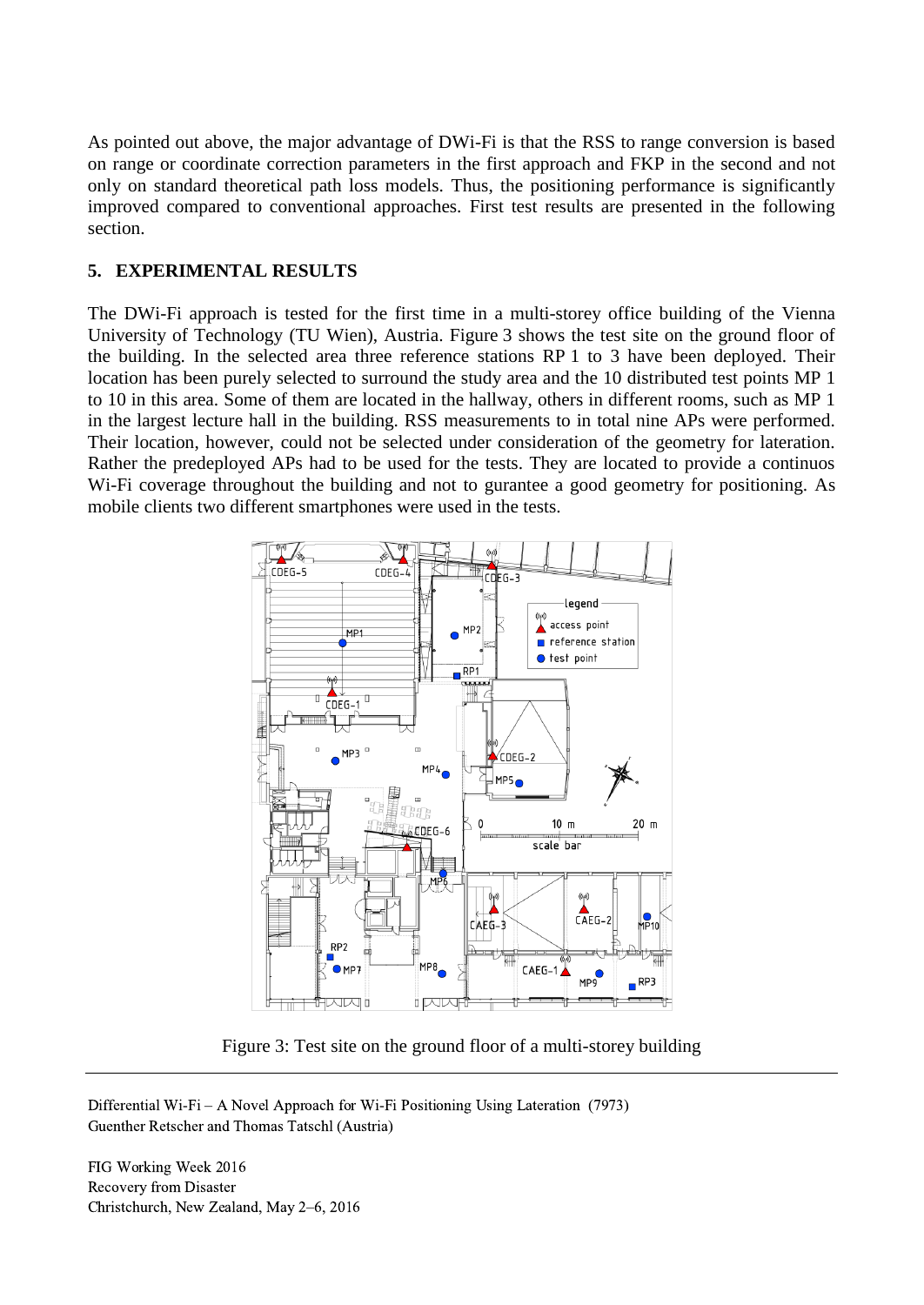Figure 4 shows the relationship between the distance and the measured RSS on a straight line between the two APs CDEG-3 and CDEG-6 over a total distance of 40 m. Measurements were performed on the straight line in distance interval of 1 m. The top Figure shows the result for the first smartphone and lower for the second. The circles indicate the measurements from AP CDEG-3 and the triangles from AP CDEG-6. On each point five scans in four orientations were performed, i.e., at 0°, 90°, 180° and 270° in relation to the baseline between both AP's. They are indicated with different colours. The vertical error bars show the standard deviation of one sigma. As can be seen the relationship between the distance and the RSS is well described by a log-distance model with the coefficients *a* and *b*. When looking at the four different orientations it can be seen that the RSS is 5 to 10 dBm lower in the case if the user is located between the AP and the mobile device, i.e., at 180° orientation (blue line). The signal is shielded from the human body. The main reason for this is the in section 3.2 mentioned fact that the Wi-Fi signal is significantly attenuated by water which a human body consists. The other orientations correspond quite well. The red dashed line is an averaged log-function of these three orientations. Table 1 summarizes the numerical values for the mean deviations in [dBm] from the logarithmic function for the two smartphones.

Differential Wi-Fi – A Novel Approach for Wi-Fi Positioning Using Lateration (7973) Guenther Retscher and Thomas Tatschl (Austria)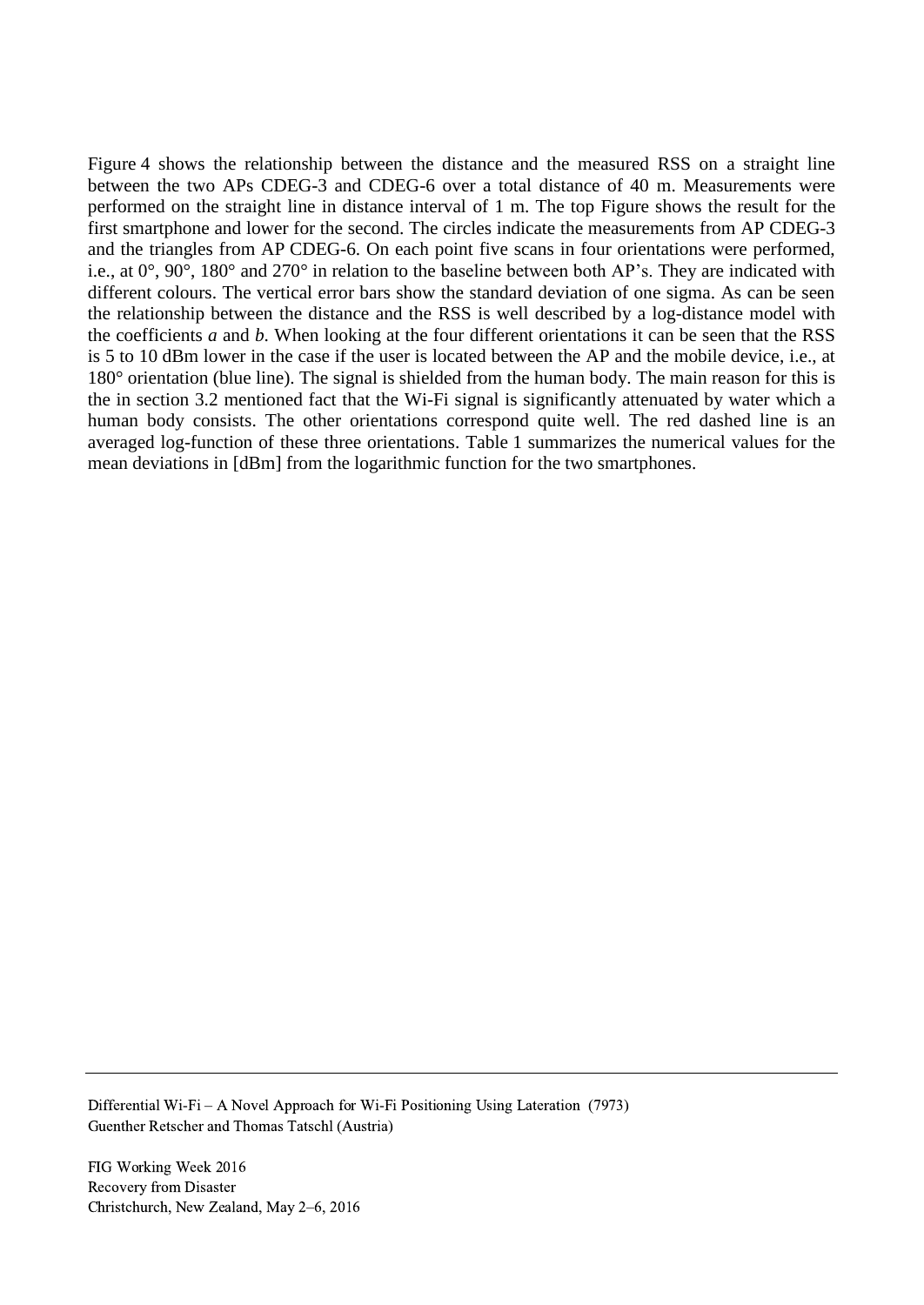

Figure 4: Relationship of the distance *d* to RSS for two smartphones

|  |  |  |  | Table 1: Deviations from the logarithmic function for two smartphones |  |  |  |  |  |
|--|--|--|--|-----------------------------------------------------------------------|--|--|--|--|--|
|  |  |  |  |                                                                       |  |  |  |  |  |

|             | Smartphone 1 |          |  |  |  |  |  |
|-------------|--------------|----------|--|--|--|--|--|
| orientation | AP CDEG-     | AP CDEG- |  |  |  |  |  |
|             |              |          |  |  |  |  |  |
| ∩∘          | 5.305        | 4.122    |  |  |  |  |  |
| $90^\circ$  | 3.452        | 2.776    |  |  |  |  |  |
| $180^\circ$ | 6.487        | 6.264    |  |  |  |  |  |
| $270^\circ$ | 3.814        | 4.250    |  |  |  |  |  |

|             | Smartphone 2 |          |  |  |  |  |  |
|-------------|--------------|----------|--|--|--|--|--|
| orientation | AP CDEG-     | AP CDEG- |  |  |  |  |  |
|             |              |          |  |  |  |  |  |
| ∩∘          | 3.992        | 3.066    |  |  |  |  |  |
| $90^\circ$  | 3.554        | 3.833    |  |  |  |  |  |
| $180^\circ$ | 5.942        | 6.406    |  |  |  |  |  |
| $270^\circ$ | 4.348        | 2.971    |  |  |  |  |  |

When comparing both smartphones it can be seen that they show similar behaviour for the RSS to distance relationship. For smartphone 2 (lower Figure 4) the function for orientation 180° is again

Differential Wi-Fi – A Novel Approach for Wi-Fi Positioning Using Lateration (7973) Guenther Retscher and Thomas Tatschl (Austria)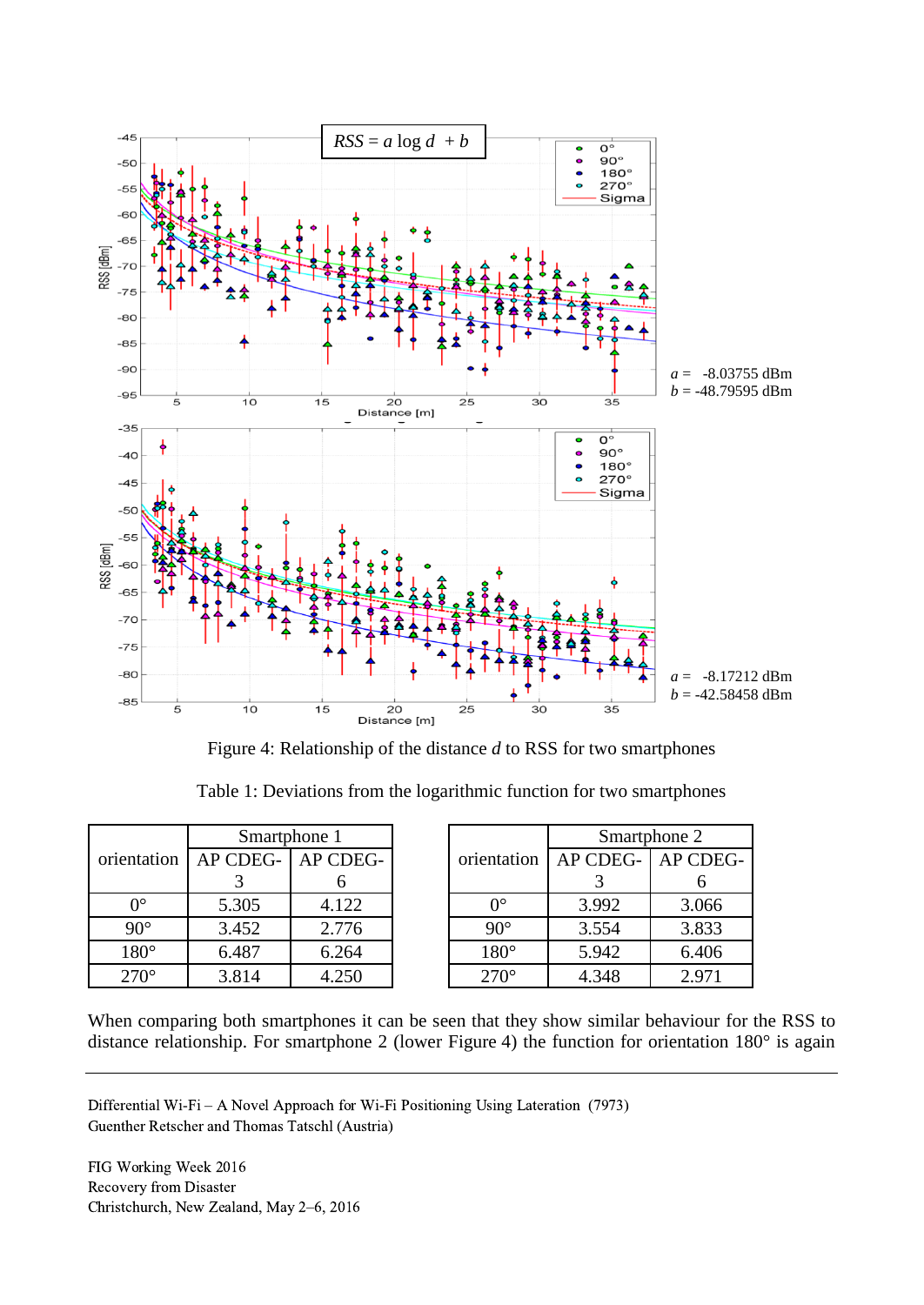different than the one of the other three. This can also be seen again in Table 1 when looking at the numerical values for the mean deviations. Compared to smartphone 1, however, the offset *b* is smaller by a value of around 6 dBm for smartphone 2. This offset needs to be considered in the modeling of the RSS to distance conversion if different mobile devices are used.

Tests were also performed along other straight lines in the test area of this study. The measurements on these lines showed similar patterns and results. In Figure 4 the mean deviations are shown. A similar result is obtained if the median is calculated.

Figure 5 shows the deviations from the true positions for uncorrected measurements (Figure 5 (a)) and if differential corrections using reference station measurements (Figure 5 (b) and (c)) are applied. The deviation vectors are calculated from the true location and are given here rather than coordinate deviations in the local coordinate frame. To assign a reference station to the mobile devices an approximate position of their location is needed. As an approximate solution the determined location without applied corrections can be used. Then in an iterative process the differential corrections are calculated and applied to the raw measurements. For the calculation of the deviations the averaged log-distance relationship (red dashed line in Figure 4) of these three orientations is used. On the left (Figure 5 (b)) the resulting deviations are shown if the corrections are applied and on the right (Figure 5 (c)) with additional consideration of the user orientation. This orientation is obtained from the observation of the digital compass and magnetometer in the smartphone. Because of the high variation of the derived distances a robust adjustment method with the least median square is carried out for the estimation of the coordinates of the test points. The different colours of the error bars correspond again to the four measured orientations of the user in relation to the axes of the building. As can be seen from Figure 5 (a) the deviations reach several tens of meters from the true position (they even exceed more than 100 m in some cases) if no differential corrections are applied. A significant improvement can be seen if differential corrections are applied. Then in most cases the deviations are only a few meters. A few outliers, however, also exit in the data as can be seen in Figure 5 (b) and (c) respectively. When comparing both Figures it can be seen that a slightly improvement is achieved if an additional correction under consideration of the user orientation is applied.



Differential Wi-Fi – A Novel Approach for Wi-Fi Positioning Using Lateration (7973) Guenther Retscher and Thomas Tatschl (Austria)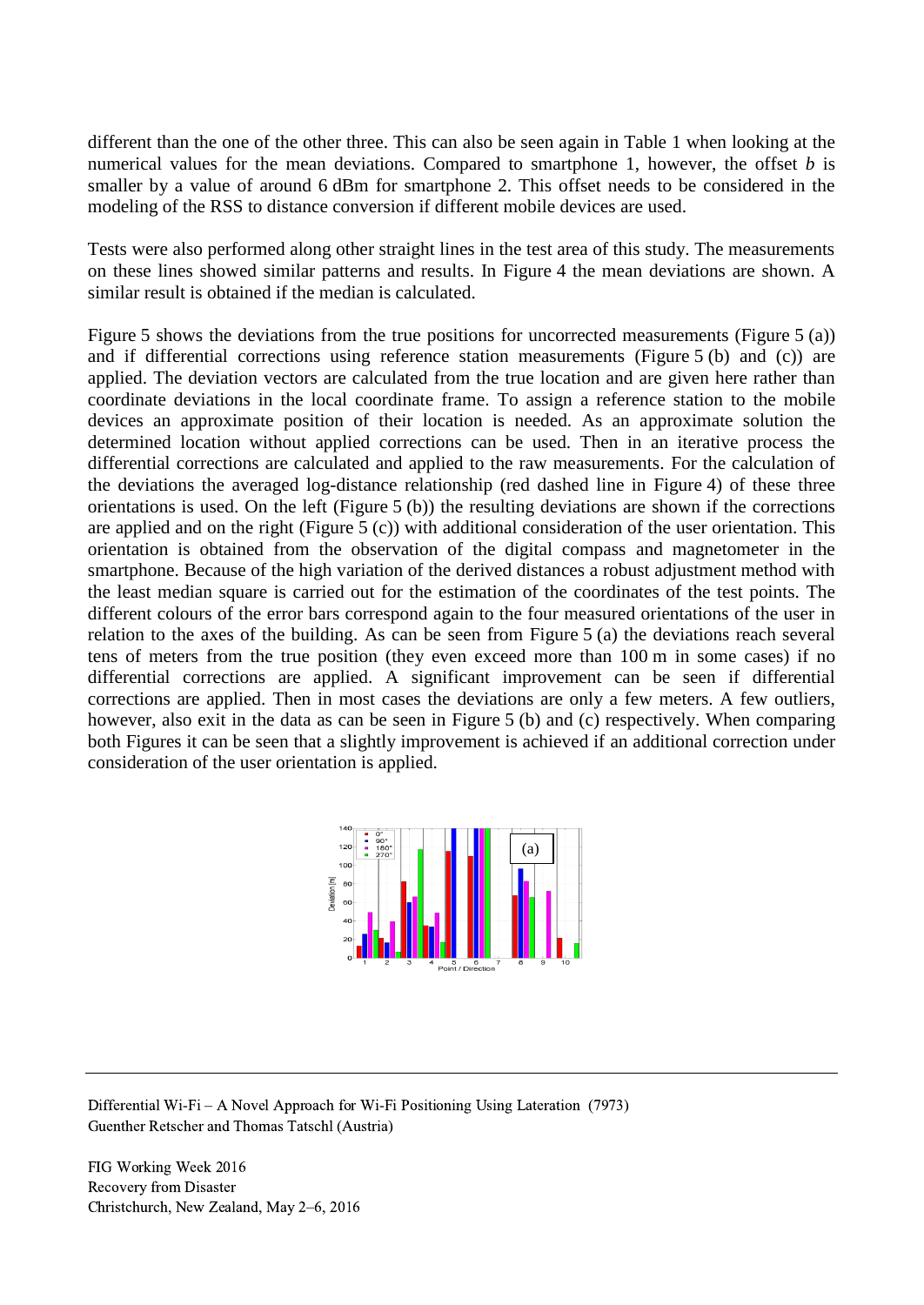

Figure 5: Deviations from true positions for uncorrected measurements (a) and applied differential corrections using reference station measurements (b) and with additional consideration of the user orientation (c)

One remarkable result of all tests is that it could be proven that the deduction of range corrections and determination of potential offsets between different mobile devices leads to a significant improvement for the RSS to distance conversion. Thus, a better result in terms of performance and positioning accuracy for Wi-Fi lateration is obtained.

#### **6. CONCLUSIONS AND OUTLOOK**

The IEEE 802.11b standard uses radio frequencies in the 2.4 GHz band, which is attractive because it is license-free, however, it does suffer from inherent disadvantages. In the 2.4 GHz band, microwave ovens, Bluetooth devices, cordless phones and other devices are sources of interference. Moreover, signal propagation suffers from server multipath fading effects due to reflection, refraction, diffraction and absorption by structures and humans. As a result, a transmitted signal can reach a receiver through different paths, each having its own amplitude and phase. These different components are captured by the receiver and a distorted version of the transmitted signal is reconstructed. Furthermore, changes in the environmental conditions such as temperature and humidity affect the strength of the received signals to a large extent. Consequently, the RSS values received by a Wi-Fi card at a fixed location vary with time and physical conditions of the surrounding environment (Chang *et al*., 2010).

To improve the performance of Wi-Fi lateration techniques a novel approach called Differential Wi-Fi (DWi-Fi) is derived from the well-known DGPS concept. In this approach the mobile client measures the RSS to all visible APs in the sourrounding environment. Reference stations realised by Raspberry Pi's are deployed in the area of interest which measure also the RSS to all APs at the same time epoch. The major advantage of DWi-Fi is then that the RSS to range conversion is also based on area correction parameters FKP and not only on standard theoretical path loss models. From the first test results presented in this contribution it could be proven that the novel DWi-Fi approach is very promising in achieving a higher perforamce in terms of positioning accuracy and practicability.

In future work radio maps of RSS distribution for the whole test area in the study will be established to be able to deduce the FKP. For that purpose at least three reference stations are depolyed.

Differential Wi-Fi – A Novel Approach for Wi-Fi Positioning Using Lateration (7973) Guenther Retscher and Thomas Tatschl (Austria)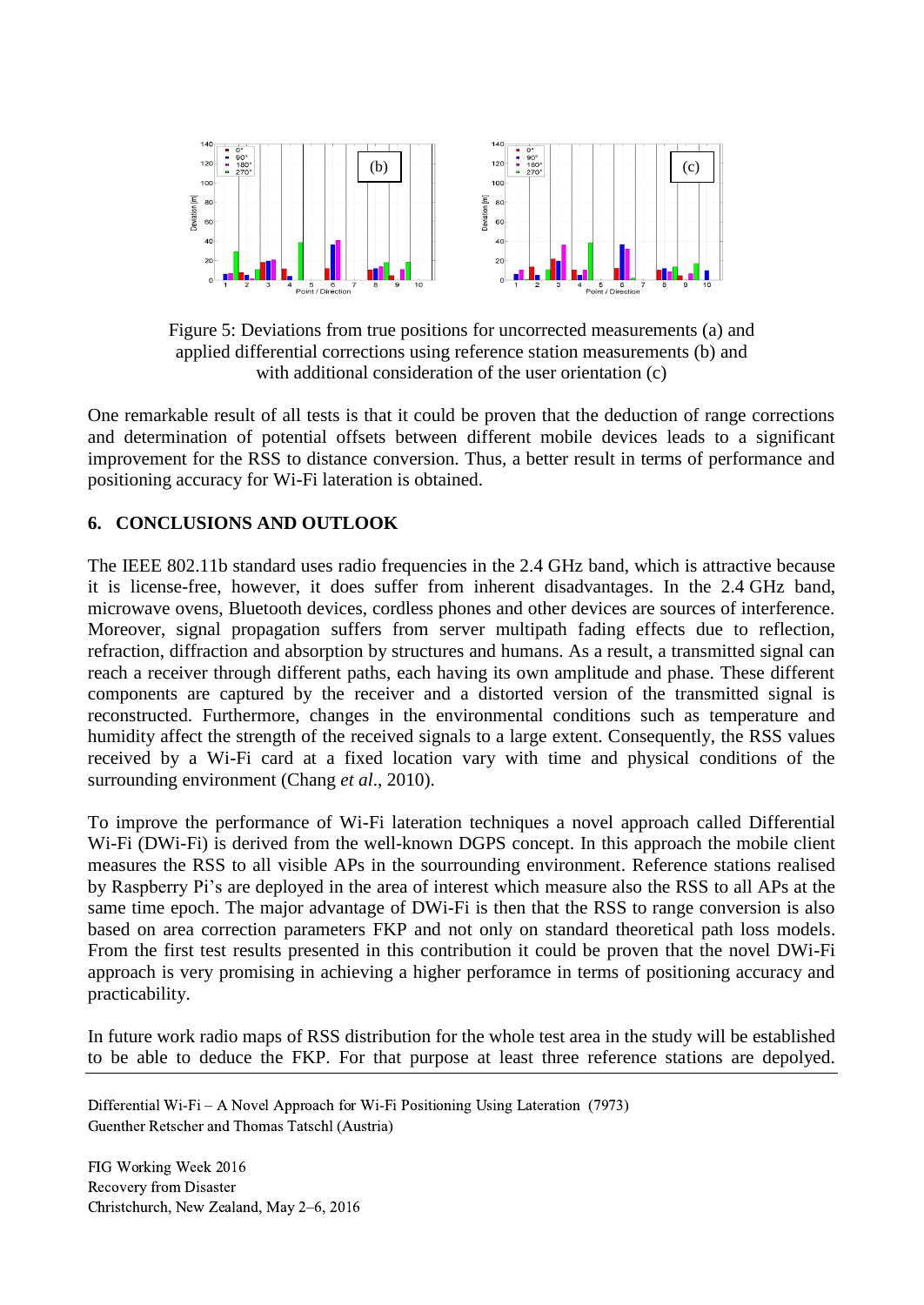Extensive data collection of RSS values in this area has been carried out recently. RSS scans were measured in a regular grid of reference points with a density of 2.5 m. This high density for RPs has been choosen in the tests to be able to determine the interpolation of the differential corrections at different reference grid distances. Additionally, temporal variations of the RSS are considered as measurements were performed over 24 hours. Then it is possible to analyze different time epochs with different conditions, e.g. different number of people in the building when measuring during the day and at night. The investigation will also concentrate on the derivation of the required density of reference points to be able to deduce the RSS radio map. Furthermore, a comparison with location fingerprinting will be performed.

The DWi-Fi approach is further developed and investigated in a project called InKoPoMoVer (Cooperative Positioning for Real-time User Assistance and Guidance at Multi-modal Public Transit Junctions). One aim of the InKoPoMoVer project is to provide assistance to persons in need of guidance in finding the shortest or the most convenient way between different lines and mode of transportation in a multi-modal transit situation. The concept is prepared to be established at a large multi-modal transfer station in the city of Vienna. For the guidance of users we consider additionally a cooperative positioning solution of several users. For further information on this project the interested reader is referred to the paper of Retscher and Obex (2015).

# **REFERENCES**

- Bahl P, Padmanabhan V N (2000) RADAR: An In-building RF-based User Location and Tracking System. In Proceedings of the 19th Annual Joint Conference of the IEEE Computer and Communications Societies. Tel-Aviv, Israel, Mar 26-30, Vol. 2, 775-784
- Chang N, Rashidzadeh R, Ahmadi M (2010) Robust Indoor Positioning Using Differential Wi-Fi Access Points. IEEE Transactions on Consumer Electronics. 56:3, 1860-1867
- Chen R (2012) Introduction to Smart Phone Positioning. In Chen R. (ed.): Ubiquitous Positioning and Mobile Location-Based Services in Smart Phones. IGI Global, Hershey PA, USA, 1-31
- Chen R, Pei L, Liu J, Leppäkoski H (2012) WLAN and Bluetooth Positioning in Smart Phones. In Chen R. (ed.): Ubiquitous Positioning and Mobile Location-Based Services in Smart Phones. IGI Global, Hershey PA, USA, 44-68
- Ghassemzadeh S S, Greenstein L J, Kavčić A, Sveinsson T, Tarokh V (2003) UWB Indoor Path Loss Model for Residential and Commercial Buildings. In Proceedings of the Vehicular Technology Conference, Orlando, Florida, USA, Oct 6-9, 5 pgs
- Hu B (2013) Wi-Fi Based Indoor Positioning System Using Smartphones. Master Thesis, RMIT University, Melbourne, Australia, 77 pgs
- Feuerstein M J, Blackard K L, Rappaport T S, Seidel S Y, Xia H H (1994). Path Loss, Delay Spread, and Outage Models as Functions of Antenna Height for Microcellular System Design. IEEE Transactions on Vehicular Technology. 43:3, 487-498.
- Kotanen A, Hännikäinen M, Leppäkoski H, Hämälainen T D (2003) Positioning with IEEE 802.11b Wireless LAN. In Proceedings of the 14th International Symposium on Personal, Indoor and Mobile Radio Communications PIMRC, Beijing, China, Sep 7-10, 2218-2222

Differential Wi-Fi – A Novel Approach for Wi-Fi Positioning Using Lateration (7973) Guenther Retscher and Thomas Tatschl (Austria)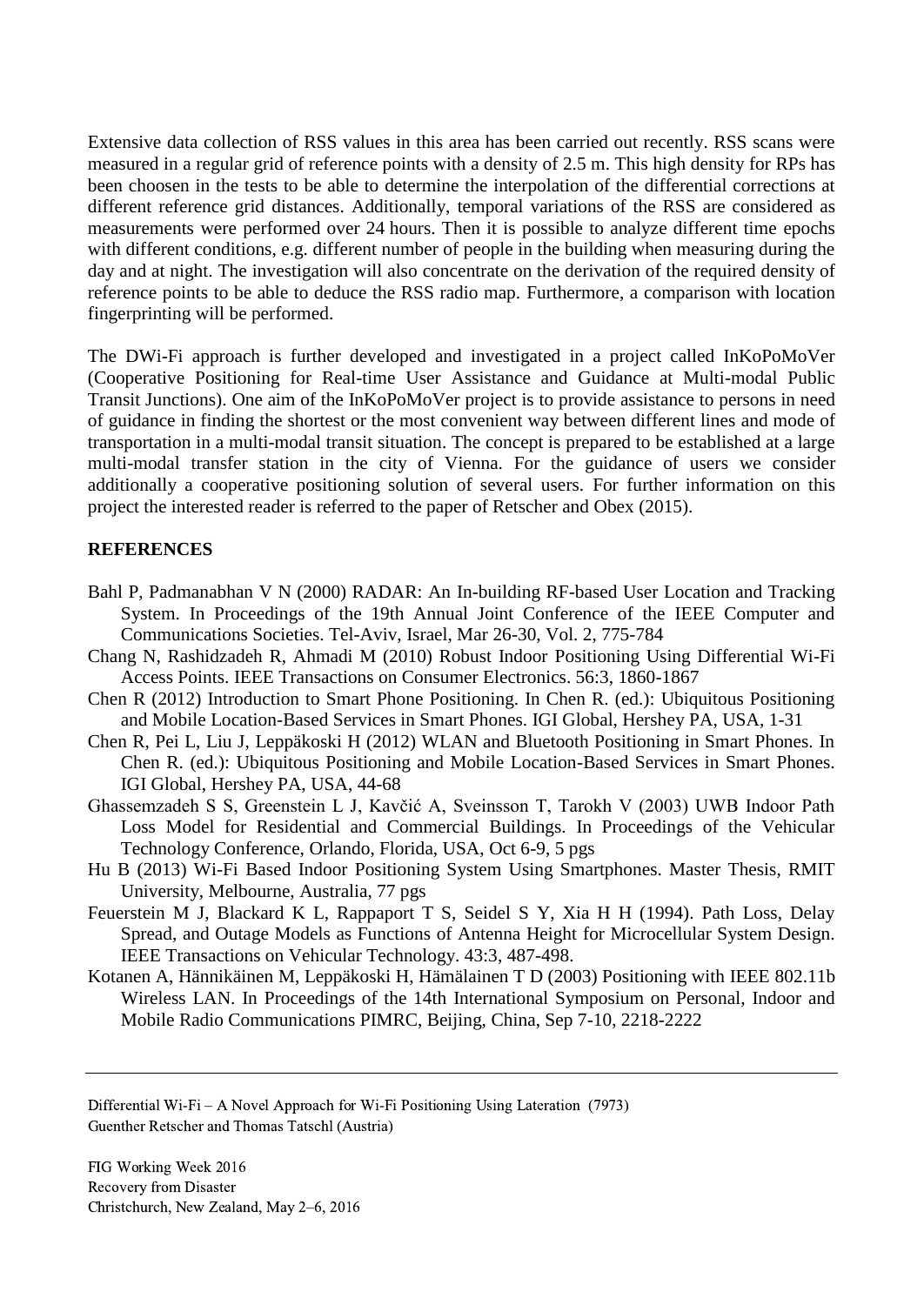- Li B, Rizos C (2014) Editorial: Special Issue International Conference on Indoor Positioning and Navigation 2012. Part 2. Journal of Location Based Services. 8:1: 1-2
- Llombart M, Ciurana M, Barcelo-Arroyo F (2008) On the Scalability of a Novel WLAN Positioning System Based on Time of Arrival Measurement. In Proceedings of the IEEE 5th Workshop of Positioning, Navigation and Communication WPNC 2008, Hannover, Germany, Mar 27, 15-21
- Ranvier S (2004) Path Loss Models, S-72.333 Physical Layer Methods in Wireless Communication Systems, Postgraduate Course on Radiocommuications, Helsinki University of Technology, SMRAD Centre of Excellence, http://www.comlab.hut.fi/opetus/333/2004\_2005\_slides/Path\_loss\_models.pdf (accessed May 2015)
- Rappaport, T S (1996) Wireless Communications: Principles and Practice. Upper Saddle River, USA, Prentice Hall PTR, 641
- Retscher G, Zhu M, Zhang K (2012) RFID Positioning. In Chen R (ed.): Ubiquitous Positioning and Mobile Location-Based Services in Smart Phones. Hershey PA, USA: IGI Global, 69-95
- Retscher G, Hofer H (2015) A Novel Approach for Wi-Fi Fingerprinting Using Logical Sequences of Intelligent Checkpoints. In Proceedings of the IGNSS 2015 Conference, Surfers Paradise, Gold Coast, Australia, July 14-16, 15 pgs
- Retscher G, Obex F (2015) InKoPoMoVer Cooperative Positioning for Real-time User Assistance and Guidance at Multi-modal Public Transit Junctions. Journal of Applied Geodesy. 9:3, DOI 10.1515/jag-2015-0006, 198-207
- Yang J, Chen Y (2009) Indoor Localization Using Improved RSS-Based Lateration Methods. In Proceedings of the IEEE GLOBECOM 2009 Conference. Honululu, Hawaii, USA, Nov 30- Dec 4, 6 pgs

#### **BIOGRAPHICAL NOTES**

Guenther Retscher is Associate Professor at the Department of Geodesy and Geoinformation of the TU Vienna, Austria. He received his Venia Docendi in the field of Applied Geodesy from the same university in 2009 and his Ph.D. in 1995. His main research and teaching interests are in the fields of engineering geodesy, satellite positioning and navigation, indoor and pedestrian positioning as well as application of multi-sensor systems in geodesy and navigation.

Thomas Tatschl is a master student at the TU Vienna, Austria. In his study of Geodesy and Geoinformation his main research interests are in the fields of engineering geodesy as well as GNSS positioning and indoor navigation.

#### **CONTACTS**

Dr. Guenther Retscher Department of Geodesy and Geoinformation TU Wien - Vienna University of Technology

Differential Wi-Fi – A Novel Approach for Wi-Fi Positioning Using Lateration (7973) Guenther Retscher and Thomas Tatschl (Austria)